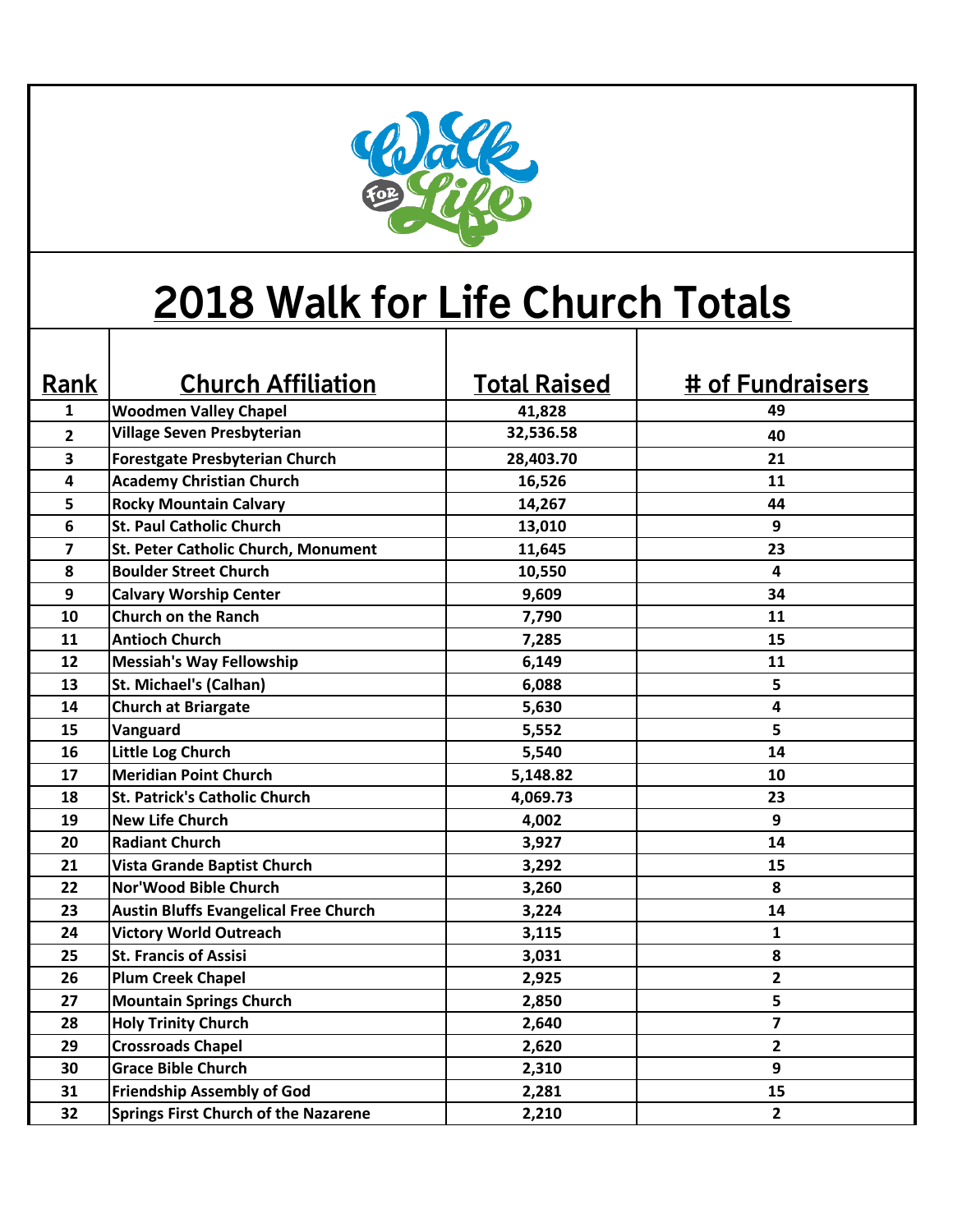| 33 | <b>High Country Baptist</b>               | 2,125    | 2                       |
|----|-------------------------------------------|----------|-------------------------|
| 34 | <b>St. Mark Catholic Church</b>           | 2,100    | 1                       |
| 35 | <b>Family of Christ Lutheran Church</b>   | 2,025    | 1                       |
| 36 | <b>Divine Redeemer</b>                    | 1,846.50 | $\mathbf{2}$            |
| 37 | <b>Pulpit Rock Church</b>                 | 1,840    | 5                       |
| 38 | <b>Living Hope Church</b>                 | 1,785    | 4                       |
| 39 | <b>New Life Downtown</b>                  | 1,785    | 3                       |
| 40 | <b>Ascent Church</b>                      | 1,755    | 1                       |
| 41 | <b>Cheyenne Mountain PCA</b>              | 1,650    | 3                       |
| 42 | <b>First Presbyterian Church</b>          | 1,625    | 3                       |
| 43 | Our Lady of the Pines                     | 1,555    | 3                       |
| 44 | Front Range Alliance Church- East         | 1,525    | 5                       |
| 45 | <b>Heritage Baptist Church</b>            | 1,445    | 1                       |
| 46 | <b>Fellowship of the Rockies</b>          | 1,360    | 11                      |
| 47 | <b>First Free Evangelical</b>             | 1,340    | 7                       |
| 48 | <b>Calvary Fellowship Fountain Valley</b> | 1,250    | 6                       |
| 49 | <b>Sunnyside Christian Church</b>         | 1,235    | 1                       |
| 50 | <b>Hope Church</b>                        | 1,205    | $\mathbf{2}$            |
| 51 | <b>Grace Brethren Church</b>              | 1,200    | 3                       |
| 52 | <b>Springs Church</b>                     | 1,200    | 1                       |
| 53 | <b>Holy Apostles Catholic Church</b>      | 1,185    | 3                       |
| 54 | <b>Colorado Springs Baptist Church</b>    | 1,150    | 1                       |
| 55 | <b>Timberline Baptist Church</b>          | 1050     | 1                       |
| 56 | <b>International Anglican Church</b>      | 1025     | $\mathbf{2}$            |
| 57 | <b>Rocky Mountain Christian Center</b>    | 1000     | 1                       |
| 58 | <b>Fellowship Bible Church</b>            | 955      | 3                       |
| 59 | <b>Grace First Church</b>                 | 900      | 1                       |
| 60 | Yahweh's Frystown Assembly                | 848      | 1                       |
| 61 | <b>Widefield Community Bible Church</b>   | 700      | 1                       |
| 62 | <b>Discovery Christian Church</b>         | 695      | 1                       |
| 63 | The Road @ Chapel Hills                   | 650      | 3                       |
| 64 | Pikes Peak Christian Church               | 645      | $\mathbf{2}$            |
| 65 | <b>Front Range Alliance Church</b>        | 620      | 3                       |
| 66 | <b>Rock of Ages Lutheran</b>              | 590      | $\mathbf{1}$            |
| 67 | <b>Black Forest Lutheran Church</b>       | 545      | $\mathbf{1}$            |
| 68 | <b>Medallion Chapel</b>                   | 545      | $\mathbf{1}$            |
| 69 | <b>Gethsemane Christian Fellowship</b>    | 517      | 3                       |
| 70 | <b>Clayhouse Alliance Church</b>          | 500      | 1                       |
| 71 | <b>Etz Khayim</b>                         | 480      | $\mathbf{1}$            |
| 72 | <b>Awakening</b>                          | 475      | 4                       |
| 73 | St. Gabriel The Archangel Catholic Church | 429      | 4                       |
| 74 | <b>Springs Journey Church</b>             | 425      | $\overline{\mathbf{3}}$ |
| 75 | <b>Church for All Nations</b>             | 422      | $\overline{\mathbf{z}}$ |
| 76 | <b>St. Georges Anglican</b>               | 401      | $\mathbf{2}$            |
| 77 | <b>Cathedral Rock Church</b>              | 400      | $\overline{2}$          |
| 78 | <b>The Sanctuary</b>                      | 350      | $\mathbf{1}$            |
| 79 | <b>Church 15five</b>                      | 300      | $\mathbf{2}$            |